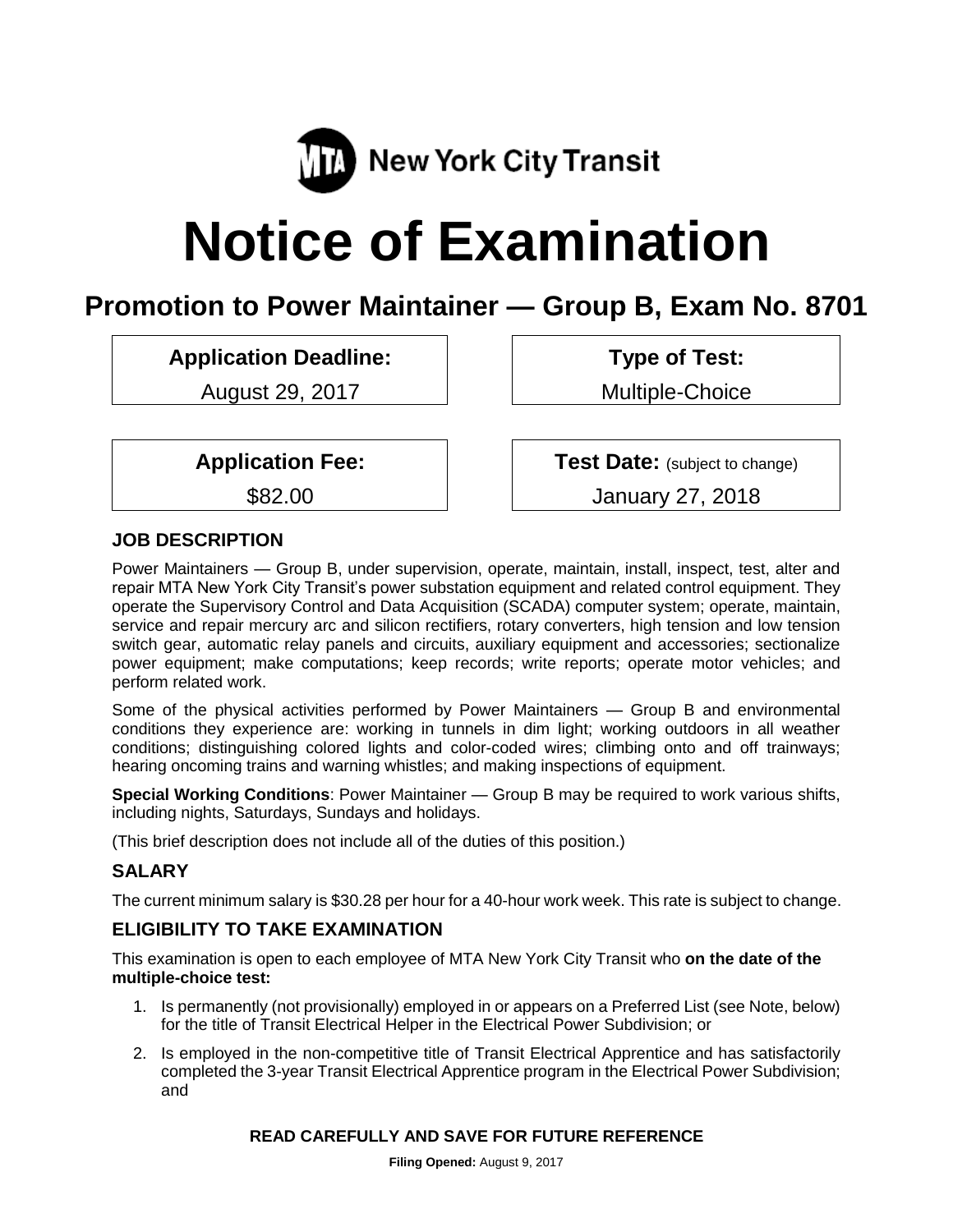#### **ELIGIBILITY TO TAKE EXAMINATION** (continued)

3. Is not otherwise ineligible.

(Note: A "Preferred List" is a civil service list which is only for certain former permanent incumbents of the eligible title who have rehiring rights.)

This examination is also open to employees who were appointed to an eligible title pursuant to New York State Civil Service Law, section 55-a, and who meet all other eligibility requirements.

You are responsible for determining whether you meet the eligibility requirements for this examination prior to submitting the *Application*. If you do not know if you are eligible check with **your department's Human Resources representative**. You may be given the test before we verify your eligibility. If you are marked "Not Eligible," your application fee will **not** be refunded and you will **not** receive a score.

This examination is **not** open to employees of MaBSTOA or MTA Bus Company, or to employees of MTA agencies other than MTA New York City Transit.

#### **REQUIREMENTS TO BE PROMOTED**

**Probationary Period (for employees in the competitive title of Transit Electrical Helper):** At the time of promotion, you must have completed your probationary period and you must be permanently employed in the eligible title of Transit Electrical Helper indicated in the above "Eligibility To Take Examination" section or your name must appear on a Preferred List for the title at the time of promotion. Additionally, you must have served permanently in the eligible title for at least one year. Time served prior to a break in service of more than one year will not be credited.

**Employment (for employees in the non-competitive title of Transit Electrical Apprentice):** At time of promotion, you must be employed as a Transit Electrical Apprentice in the Electrical Power Subdivision of MTA NYC Transit.

**Driver License Requirement:** At the time of promotion, you must have a motor vehicle driver's license valid in the state of New York with no disqualifying restrictions that would preclude the performance of the duties of this title. If you have serious moving violations, a license suspension or an accident record, you may be disqualified. This license must be maintained for the duration of your employment in the title.

**Medical Requirement:** Medical guidelines have been established for the position of Power Maintainer — Group B . You will be examined to determine whether you can perform the essential functions of the position. Where appropriate, a reasonable accommodation will be provided for a person with a disability to enable him or her to perform the essential functions of the job.

**Drug Screening Requirement:** You must pass a drug screening in order to be promoted, and if promoted, you will be subject to random drug and alcohol tests for the duration of your employment. Additionally, if you have tested positive on a drug or alcohol test or had a refusal to test during preemployment or while employed by a Federal DOT-regulated employer during the applicable period, you must have completed the Substance Abuse Professional (SAP) process required by federal law in order to be promoted to this safety-sensitive position.

# **HOW TO SUBMIT AN APPLICATION AND PAY THE APPLICATION FEE**

If you believe you meet the requirements in the "Eligibility to Take Examination" section, submit an application online by the last day of the application period unless you are requesting a Fee Waiver. Applicants who wish to request a Fee Waiver should refer to the "How to Submit an Application When Requesting a Fee Waiver" section below.

**Application Fee:** This fee is generally not refundable. Under special circumstances, you may be entitled to a refund. You should refer to the Department of Citywide Administrative Services ("DCAS") Exam Regulations to determine if you are entitled to a refund prior to requesting a refund.

#### **READ CAREFULLY AND SAVE FOR FUTURE REFERENCE**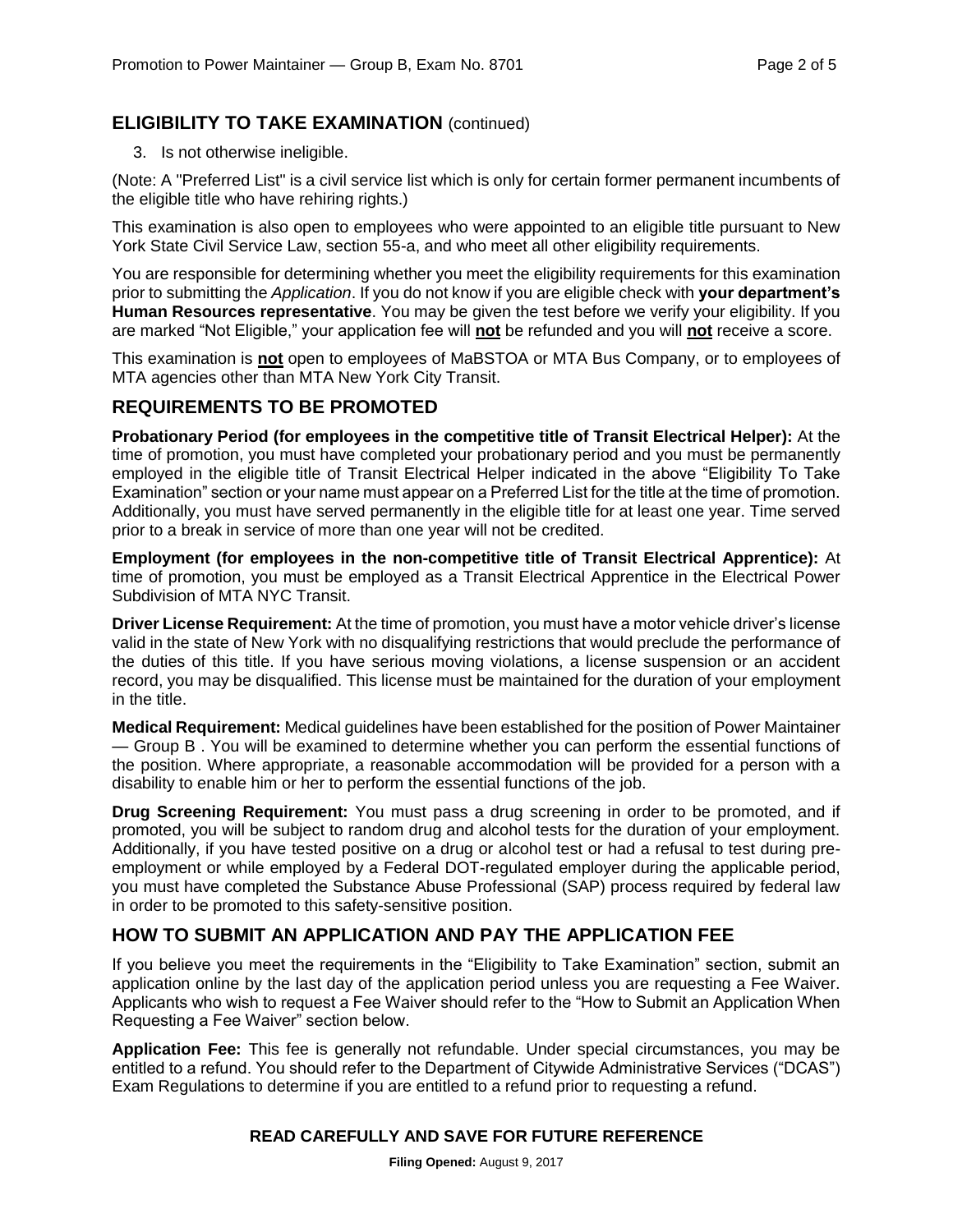#### **HOW TO SUBMIT AN APPLICATION AND PAY THE APPLICATION FEE** (continued)

You can refer to the bottom of the last page of the Notice of Examination for instructions on how to obtain a copy of the DCAS Exam Regulations.

#### **Online Applications:**

- 1. Apply using the "BSC" employee portal at [www.mymta.info](http://www.mymta.info/) by the last day of the *Application*  period.
- 2. You must pay the *Application* fee via payroll deduction. Applicants who request a fee waiver must apply by mail.
- 3. You will be sent a confirmation number after you submit your *Application* and pay the application fee.

Computers with internet access are available on a limited basis at branches of the New York Public Library, the Brooklyn Public Library and the Queens Library to patrons with a valid library card.

# **HOW TO SUBMIT AN APPLICATION WHEN REQUESTING A FEE WAIVER**

Applicants who wish to request a Fee Waiver must obtain an *Application* in person at the MTA New York City Transit Exam Information Center as indicated below and must submit the *Application* by mail to the address in the Correspondence section below **by the last day of the application period**.

MTA New York City Transit will not accept applications in person. Additional information on how to request an application fee waiver is available with the Application.

**MTA New York City Transit Exam Information Center**: Open Monday through Friday, from 9 AM to 3 PM, in the lobby at 180 Livingston Street, Brooklyn, New York. Directions: take the A, C, F, or R trains to the Jay Street-Metro Tech Station, or the 2, 3, or G train to the Hoyt Street Station.

#### **ADMISSION LETTER**

An *Admission Letter* will be mailed to you about 10 days before the first date of the Multiple-Choice test. If you do not receive an *Admission Letter* at least 4 days before this date, you may obtain a duplicate letter at the MTA Exam Information Center (as indicated above). A paper copy of the *Admission Letter* is your ticket for admission to the test.

Employees **must** keep their official mailing address **up to date.** Only the address on file with the MTA Business Service Center will be used to mail correspondence, including the *Admission Letter.*

#### **THE TEST**

You will be given a competitive multiple-choice test. A score of at least 70% is required to pass the multiple-choice test. Your score on this test will determine 85% of your final score. Your seniority will determine the remaining 15%. You must pass the multiple-choice test to have your seniority credited. Your seniority score will be 70 plus 1/2 point for each three months of completed, continuous service with an agency under the jurisdiction of the Commissioner, Department of Citywide Administrative Services in permanent competitive or non-competitive titles. Your service will be credited through the date of the multiple-choice test, up to a maximum of 15 years. Time served prior to a break in service of more than one year will not be credited.

Veterans' or Disabled Veterans' Credit will be granted only to eligible passing candidates who request that they be applied. Veterans' or Disabled Veterans' Credit should be requested at the time of application, but **must** be requested before the date the eligible list is established. Claims for Veterans' or Disabled Veterans' Credit cannot be made once the eligible list is established.

The multiple-choice test may include questions on: the operation, maintenance, repair and testing of electrical power equipment used to supply power to the third rail, including rectifiers, motors, generators and related auxiliary and control equipment; MTA New York City Transit rules and

#### **READ CAREFULLY AND SAVE FOR FUTURE REFERENCE**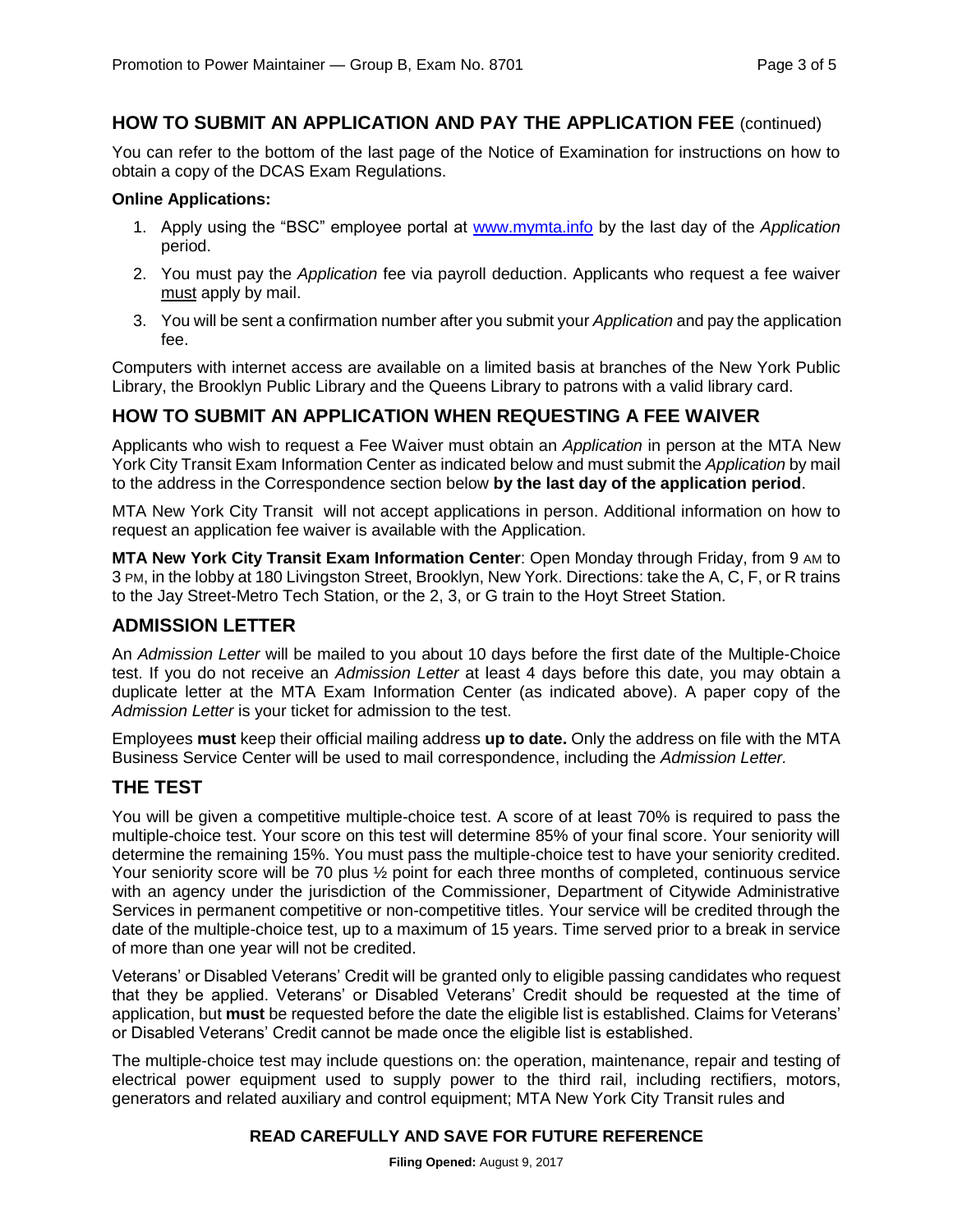# **THE TEST (**continued**)**

regulations; safety procedures; operation of electrical equipment, particularly electrical test equipment; fundamentals of electrical circuitry; and other related areas.

# **TEST ADMINISTRATION GUIDELINES**

**Warning:** You are not permitted to enter the test site with cellular phones, smart watches, beepers, pagers, cameras, portable media players, or other electronic devices. Calculators are permitted; however, they must be hand-held, battery or solar powered, numeric only. Calculators with functions other than addition, subtraction, multiplication and division are prohibited. Electronic devices with an alphabetic keyboard or with word processing or data recording capabilities such as planners, organizers, etc. are prohibited. If you use any of these devices in the building at any time before, during or after the test, you may **not** receive your test results, your test score may be nullified, and your application fee will **not** be refunded.

You may not have any other person, including children, present with you while you are being processed for or taking the test and no one may wait for you inside of the test site while you are taking the test.

**Leaving:** You must leave the test site once you finish the test. If you leave the test site after being fingerprinted but before finishing the test, you will not be permitted to re-enter. If you disregard this instruction and re-enter the test site, you may not receive your test results, your test score may be nullified, and your application fee will not be refunded.

**Proof of Identity:** You must present your MTA New York City Transit employee ID when you arrive to take the test.

# **THE TEST RESULTS**

If you pass the multiple-choice test and are marked eligible, your name will be placed in final score on an eligible list and you will be given a list number. You will be notified by mail of your test results. If you meet all requirements and conditions, you will be considered for promotion when your name is reached on the eligible list.

# **SPECIAL ARRANGEMENTS**

**Late Filing:** Consult with **your department's Human Resources representative** to determine the procedure for filing a late *Application* if you meet one of the following conditions:

- 1. You are absent from work for at least one-half of the application period and are unable to apply for reasons such as vacation, sick leave or military duty; or
- 2. You become eligible after the above application period, but on or before the date of the multiplechoice test.

**Make-Up Test:** You may apply for a make-up test if you cannot take the test on the scheduled test date for any of the following reasons:

- 1. Compulsory attendance before a public body;
- 2. On-the-job injury or illness caused by municipal employment where you are an officer or employee of MTA New York City Transit
- 3. Absence from the test within one week after the death of a spouse, domestic partner, parent, sibling, child or child of a domestic partner;
- 4. Absence due to ordered military duty;
- 5. A clear error for which MTA New York City Transit is responsible; or A temporary disability, pregnancy-related, or child-birth-related condition preventing you from taking the test.

#### **READ CAREFULLY AND SAVE FOR FUTURE REFERENCE**